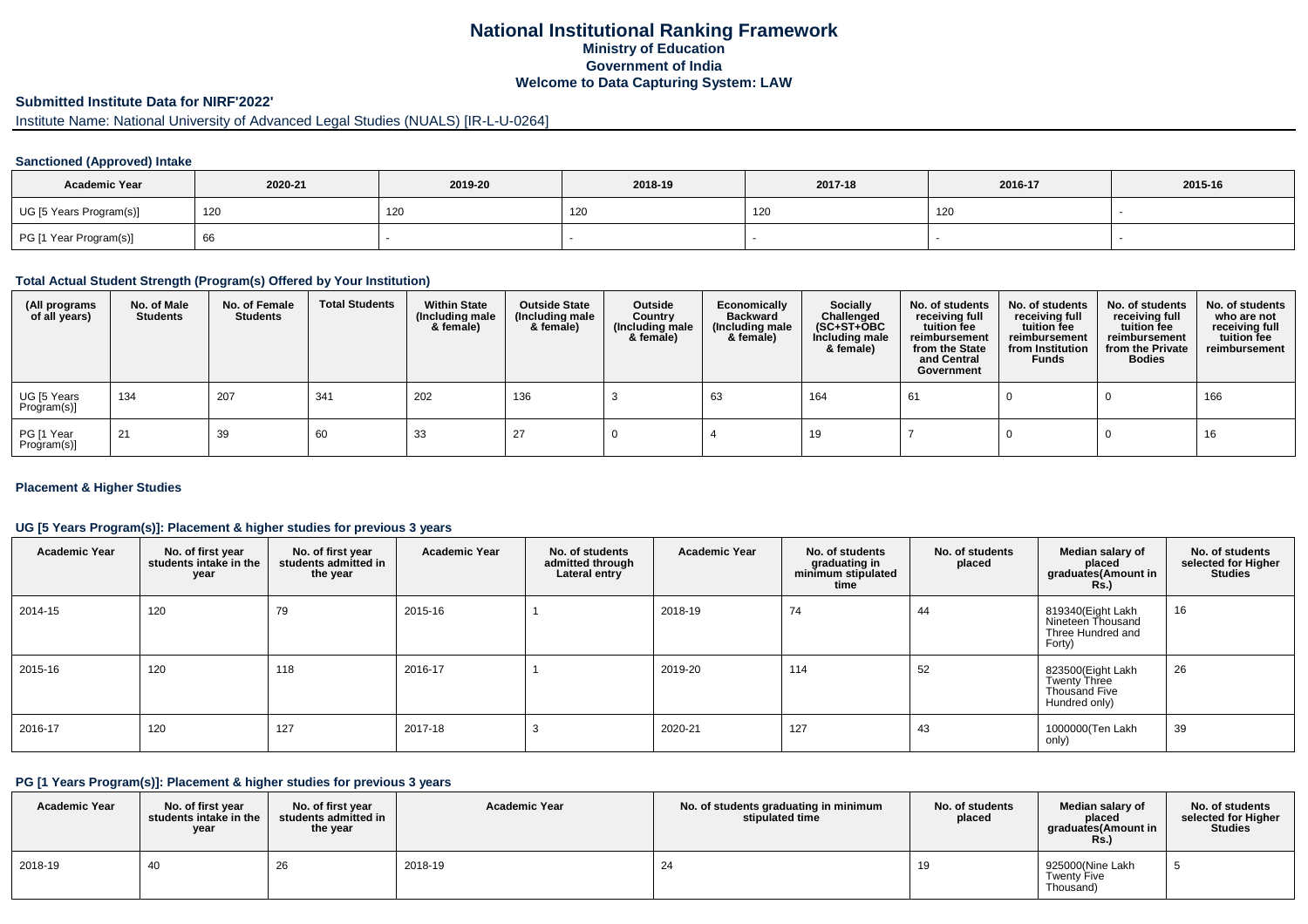| 2019-20 |      | ັບເ  | 2019-20 |  | 900000(Nine Lakh)                            | 16 |
|---------|------|------|---------|--|----------------------------------------------|----|
| 2020-21 | - 66 | - 6C | 2020-21 |  | 1012000(Ten Lakh<br>Twelve Thousand<br>Only, |    |

#### **Ph.D Student Details**

| Ph.D (Student pursuing doctoral program till 2020-21 Students admitted in the academic year 2020-21 should not be entered here.) |         |                       |         |  |  |
|----------------------------------------------------------------------------------------------------------------------------------|---------|-----------------------|---------|--|--|
|                                                                                                                                  |         | <b>Total Students</b> |         |  |  |
| Full Time                                                                                                                        |         |                       |         |  |  |
| Part Time                                                                                                                        |         |                       |         |  |  |
| No. of Ph.D students graduated (including Integrated Ph.D)                                                                       |         |                       |         |  |  |
|                                                                                                                                  | 2020-21 | 2019-20               | 2018-19 |  |  |
| Full Time                                                                                                                        |         |                       |         |  |  |
| Part Time                                                                                                                        |         |                       |         |  |  |

# **Financial Resources: Utilised Amount for the Capital expenditure for previous 3 years**

| <b>Academic Year</b>                                                                                 | 2020-21                                                                         | 2019-20                                                                    | 2018-19                                                             |  |  |  |  |  |
|------------------------------------------------------------------------------------------------------|---------------------------------------------------------------------------------|----------------------------------------------------------------------------|---------------------------------------------------------------------|--|--|--|--|--|
|                                                                                                      | <b>Utilised Amount</b>                                                          | <b>Utilised Amount</b>                                                     | <b>Utilised Amount</b>                                              |  |  |  |  |  |
| Annual Capital Expenditure on Academic Activities and Resources (excluding expenditure on buildings) |                                                                                 |                                                                            |                                                                     |  |  |  |  |  |
| Library                                                                                              | 5034306 (Fifty Lakh Thirty Four Thousand Three Hundred and<br>Six)              | 1670648 (Sixteen Lakh Sixty Seven Thousand Six Hundred<br>and Forty Egiht) | 1106979 (Eleven Lakh Six Thousand Nine Hundred and<br>Seventy Nine) |  |  |  |  |  |
| New Equipment for Laboratories                                                                       | 0 (Zero)                                                                        | 516000 (Five Lakh Sixteen Thousand)                                        | 0 (Zero)                                                            |  |  |  |  |  |
| Other expenditure on creation of Capital Assets (excluding<br>expenditure on Land and Building)      | 8831548 (Eighty Eight Lakh Thirty One Thousand Five<br>Hundred and Forty Eight) | 2481098 (Twenty Four Lakh Eighty One Thousand and Ninety<br>Eight)         | 20070612 (Two Crore Seventy Thousand Six Hundred and<br>Twelve)     |  |  |  |  |  |

# **Financial Resources: Utilised Amount for the Operational expenditure for previous 3 years**

| <b>Academic Year</b>                                                                                                                                                                            | 2020-21                                                                                          | 2019-20                                                                                     | 2018-19                                                                                       |  |  |  |  |  |
|-------------------------------------------------------------------------------------------------------------------------------------------------------------------------------------------------|--------------------------------------------------------------------------------------------------|---------------------------------------------------------------------------------------------|-----------------------------------------------------------------------------------------------|--|--|--|--|--|
|                                                                                                                                                                                                 | <b>Utilised Amount</b>                                                                           | <b>Utilised Amount</b>                                                                      | <b>Utilised Amount</b>                                                                        |  |  |  |  |  |
| <b>Annual Operational Expenditure</b>                                                                                                                                                           |                                                                                                  |                                                                                             |                                                                                               |  |  |  |  |  |
| Salaries (Teaching and Non Teaching staff)                                                                                                                                                      | 67978669 (Six Crore Seventy Nine Lakh Seventy Eight<br>Thousand Six Hundred and Sixty Nine only) | 51151014 (Five Crore Eleven Lakh Fifty One Thousand and<br>Forty)                           | 45847379 (Four Crore Fifty Eight Lakh Forty Seven Thousand<br>Three Hundred and Seventy Nine) |  |  |  |  |  |
| Maintenance of Academic Infrastructure or consumables and<br>other running expenditures (excluding maintenance of hostels<br>and allied services, rent of the building, depreciation cost, etc) | 32833326 (Three Crore Twenty Lakh Thirty Three THousand<br>Three Hundred and Tewnty Six Only)    | 77156593 (Seven Crore Seventy One Lakh Fifty Six Thousand<br>Five Hundred and Ninety Three) | 77232479 (Seven Crore Seventy Two Lakh Thirty Two<br>Thousand Four Hundred and Seventy Nine)  |  |  |  |  |  |
| Seminars/Conferences/Workshops                                                                                                                                                                  | 3773589 (Thirty Seven Lakh Seventy Three Thousand Five<br>Hundred and Eighty Nine only)          | 2138774 (Twenty One Lakh Thirty Eight Thousand Seven<br>Hundred and Seventy Foru)           | 4731750 (Forty Seven Lakh Thirty One Thousand Seven<br>Hundred and Fifty)                     |  |  |  |  |  |

# **Sponsored Research Details**

| <b>Financial Year</b>             | 2020-21 | 2019-20 | 2018-19 |
|-----------------------------------|---------|---------|---------|
| Total no.<br>f Sponsored Projects |         |         |         |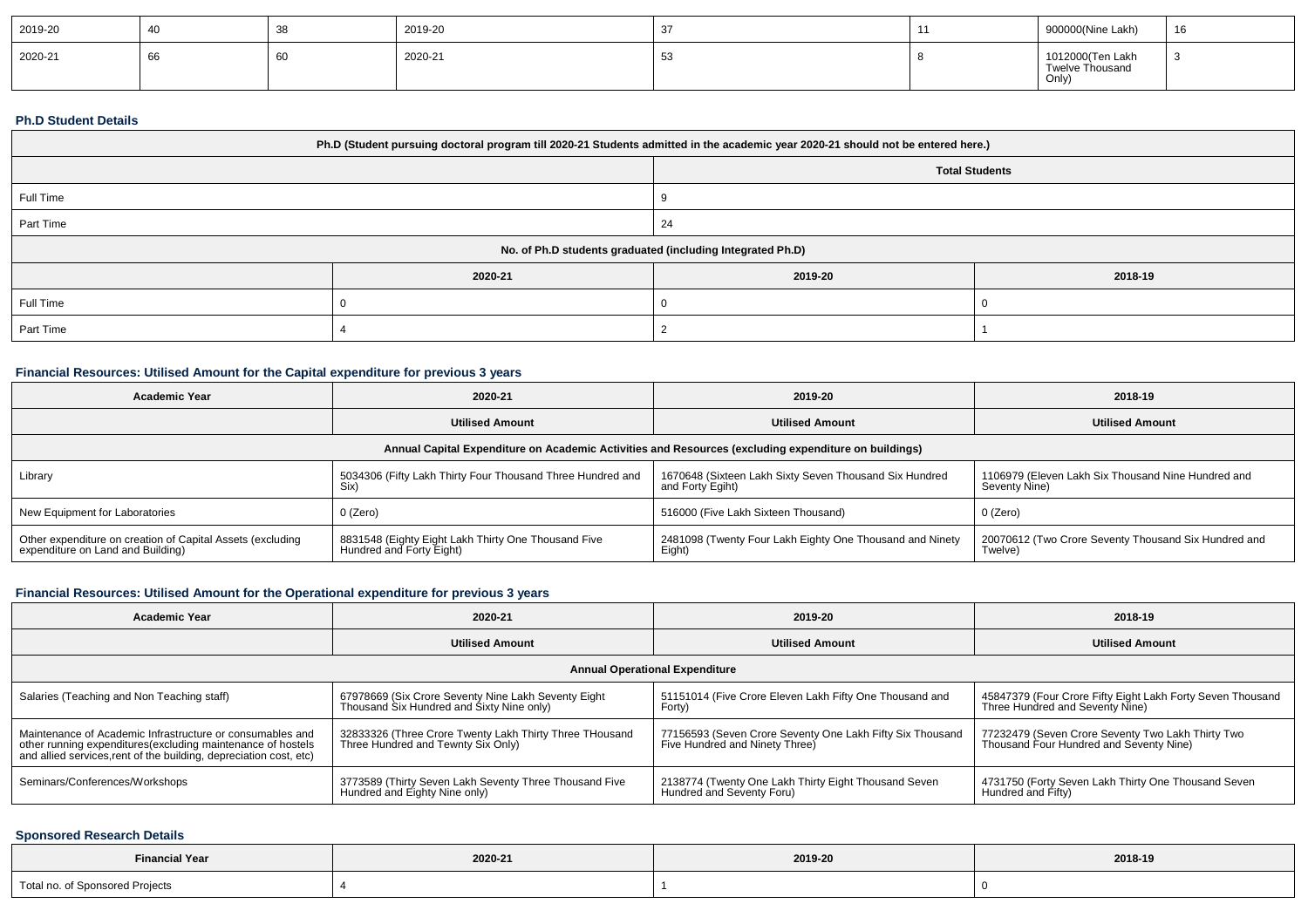| Total no. of Funding Agencies            |                        |                |      |
|------------------------------------------|------------------------|----------------|------|
| Total Amount Received (Amount in Rupees) | 2800000                | 140000         |      |
| Amount Received in Words                 | Twenty Eight Lakh only | Fourteen Lakhs | Zero |

# **Consultancy Project Details**

| <b>Financial Year</b>                    | 2020-21              | 2019-20                        | 2018-19 |
|------------------------------------------|----------------------|--------------------------------|---------|
| Total no. of Consultancy Projects        |                      |                                |         |
| Total no. of Client Organizations        |                      |                                |         |
| Total Amount Received (Amount in Rupees) | 35000                | 525000                         |         |
| Amount Received in Words                 | Thirty Five Thousand | Five Lakh Twenty Five Thousand | Zero    |

# **PCS Facilities: Facilities of physically challenged students**

| 1. Do your institution buildings have Lifts/Ramps?                                                                                                         | Yes, more than 80% of the buildings |
|------------------------------------------------------------------------------------------------------------------------------------------------------------|-------------------------------------|
| 2. Do your institution have provision for walking aids, including wheelchairs and transportation from one building to another for<br>handicapped students? | Yes                                 |
| 3. Do your institution buildings have specially designed toilets for handicapped students?                                                                 | Yes, more than 80% of the buildings |

# **Faculty Details**

| Srno            | <b>Name</b>            | Age | <b>Designation</b>                                  | Gender | Qualification | <b>Experience (In</b><br>Months) | <b>Currently working</b><br>with institution? | <b>Joining Date</b> | <b>Leaving Date</b> | <b>Association type</b> |
|-----------------|------------------------|-----|-----------------------------------------------------|--------|---------------|----------------------------------|-----------------------------------------------|---------------------|---------------------|-------------------------|
| $\overline{1}$  | Dr K Balakrishnan      | 49  | Associate Professor                                 | Male   | Ph.D          | 300                              | Yes                                           | 22-01-2008          | $\sim$              | Regular                 |
| $\overline{2}$  | Dr Anil R Nair         | 47  | Associate Professor                                 | Male   | Ph.D          | 204                              | Yes                                           | 01-06-2007          | $\sim$              | Regular                 |
| $\mathbf{3}$    | Dr Sheeba S Dhar       | 39  | <b>Assistant Professor</b>                          | Female | Ph.D          | 120                              | Yes                                           | 30-01-2009          | $\sim$              | Regular                 |
| $\overline{4}$  | Dr Jacob Joseph        | 46  | <b>Assistant Professor</b>                          | Male   | Ph.D          | 155                              | Yes                                           | 01-08-2006          | $\sim$              | Regular                 |
| $5\overline{)}$ | Dr Liji Samuel         | 38  | <b>Assistant Professor</b>                          | Female | Ph.D          | 152                              | Yes                                           | 01-11-2009          | $\sim$              | Regular                 |
| 6               | Dr Athira P S          | 36  | <b>Assistant Professor</b>                          | Female | Ph.D          | 156                              | Yes                                           | 21-04-2012          | $\sim$              | Regular                 |
| $\overline{7}$  | Abhayachandran K       | 48  | <b>Assistant Professor</b>                          | Male   | Ph.D          | 192                              | Yes                                           | 01-02-2010          | $\sim$              | Regular                 |
| 8               | Dr Asif E              | 35  | <b>Assistant Professor</b>                          | Male   | Ph.D          | 140                              | Yes                                           | 15-03-2016          | $\sim$              | Regular                 |
| 9               | Dr Ambiliy P           | 43  | <b>Assistant Professor</b>                          | Female | Ph.D          | 180                              | Yes                                           | 01-02-2021          | $\sim$              | Regular                 |
| 10              | Dr Sandeep M N         | 36  | <b>Assistant Professor</b>                          | Male   | Ph.D          | 112                              | Yes                                           | 01-02-2021          | $\sim$              | Regular                 |
| 11              | Dr Aparna<br>Sreekumar | 32  | <b>Assistant Professor</b>                          | Female | Ph.D          | 80                               | Yes                                           | 01-02-2021          | $\sim$              | Regular                 |
| 12              | Ananda Vishnu          | 29  | Other                                               | Male   | LLM           | 32                               | Yes                                           | 22-07-2019          | $\sim$              | Other                   |
| 13              | <b>Muhammed Yasil</b>  | 27  | Other                                               | Male   | LLM           | 38                               | Yes                                           | 06-01-2020          | $\sim$ $-$          | Other                   |
| 14              | Arya P B               | 30  | <b>Assistant Professor</b>                          | Female | LLM           | 43                               | Yes                                           | 16-01-2019          | $\sim$              | Adhoc / Contractual     |
| 15              | Dr K C Sunny           | 62  | Dean / Principal /<br>Director / Vice<br>Chancellor | Male   | Ph.D          | 384                              | Yes                                           | 24-01-2019          | $\sim$              | Regular                 |